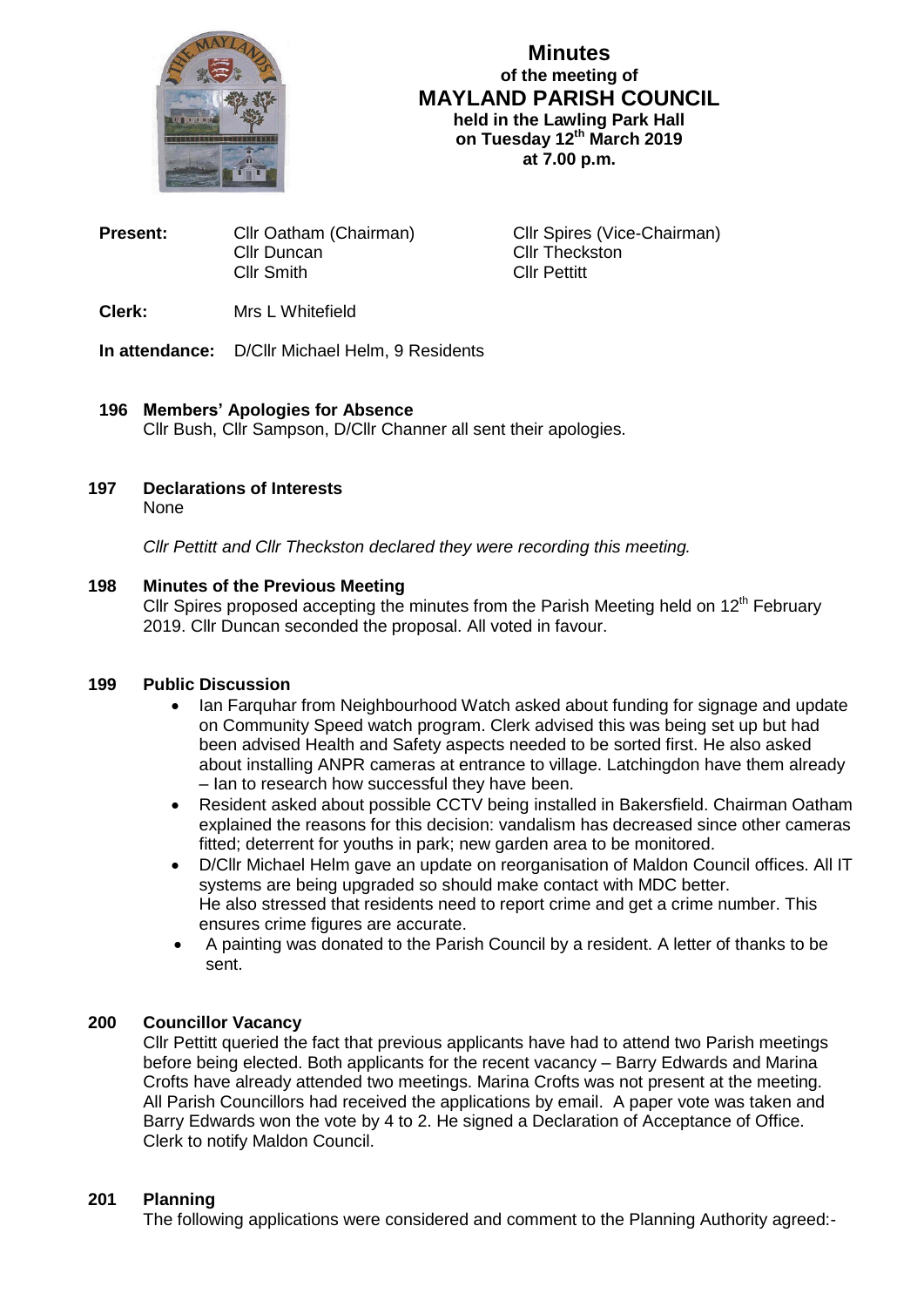## **19/00095/HOUSE PP -07577971**

 **Proposal:** Porch, side extension to accommodate integral annex, loft conversion including the addition of dormer windows to create a chalet dwelling, decking to the rear and a replacement garage. This is an amended proposal. **Address**: Rivendell, 54 North Drive, Mayland, Essex

There were no objections to this proposal.

### **19/00142/FUL PP-07606362**

**Proposal**: 2 bed dwelling house – on garden land adjacent to 104 Imperial Avenue – revised to reduce depth and ridge height.

**Address**: Land Adjacent to 104 Imperial Avenue, Mayland, Essex

There were no objections to this proposal.

### **19/00162/FUL PP-07611182**

**Proposal:** Variation of condition 2 on approved planning application FUL/MAL/16/01362. Demolition of existing dwelling house and erection of 3 new dwellings with garages **Address:** Fogs Folly 289 Esplanade, Mayland, Essex

There were no objections to this proposal.

### **19/000145/FUL**

**Proposal**: Relocation of existing stable blocks and erection of new barn along southern boundary of the application site **Address:** Land Adjacent 10 Mill Road, Mayland, Essex

There were no objections to this proposal.

#### **19/00224/FUL PP -07601210**

**Proposal**: Erection of 2 bungalows, attached garages and erection of workshop **Address:** Land Rear of 32 Steeple Road, Mayland, Essex

All objected, therefore the recommendation to MDC is the refusal of this proposal. The following reasons are given:

- o This is back lands development
- o The site is outside the settlement area
- o The site would be an intrusion on neighbouring properties
- o There is a long history of refusal for similar development on this site.

## **DECISIONS**

#### **FUL/MAL/18/01470**

Vary condition 3 and remove condition 4 of approved application FUL/MAL/11/00247 Hardy's Bar & Grill 36 Imperial Avenue Mayland **APPROVE**

#### **202 Finance**

Councillors received a list of all payments and receipts. The approved payments and receipts are listed below: -

#### **PAYMENTS**

| Date      | <b>Pavee</b>             | Service/supply                                    |          |
|-----------|--------------------------|---------------------------------------------------|----------|
| 12-Mar-19 | David J Moore            | Repairs & Surfacing to Footpaths in Lawling field | 9,088.80 |
| 12-Mar-19 | Wire-Free Protection Ltd | Fire Alarm maintenance 11/2/19                    | 135.00   |
| 12-Mar-19 | Cummins & Jennings Ltd   | Paint, rollers for benches/seats                  | 141.07   |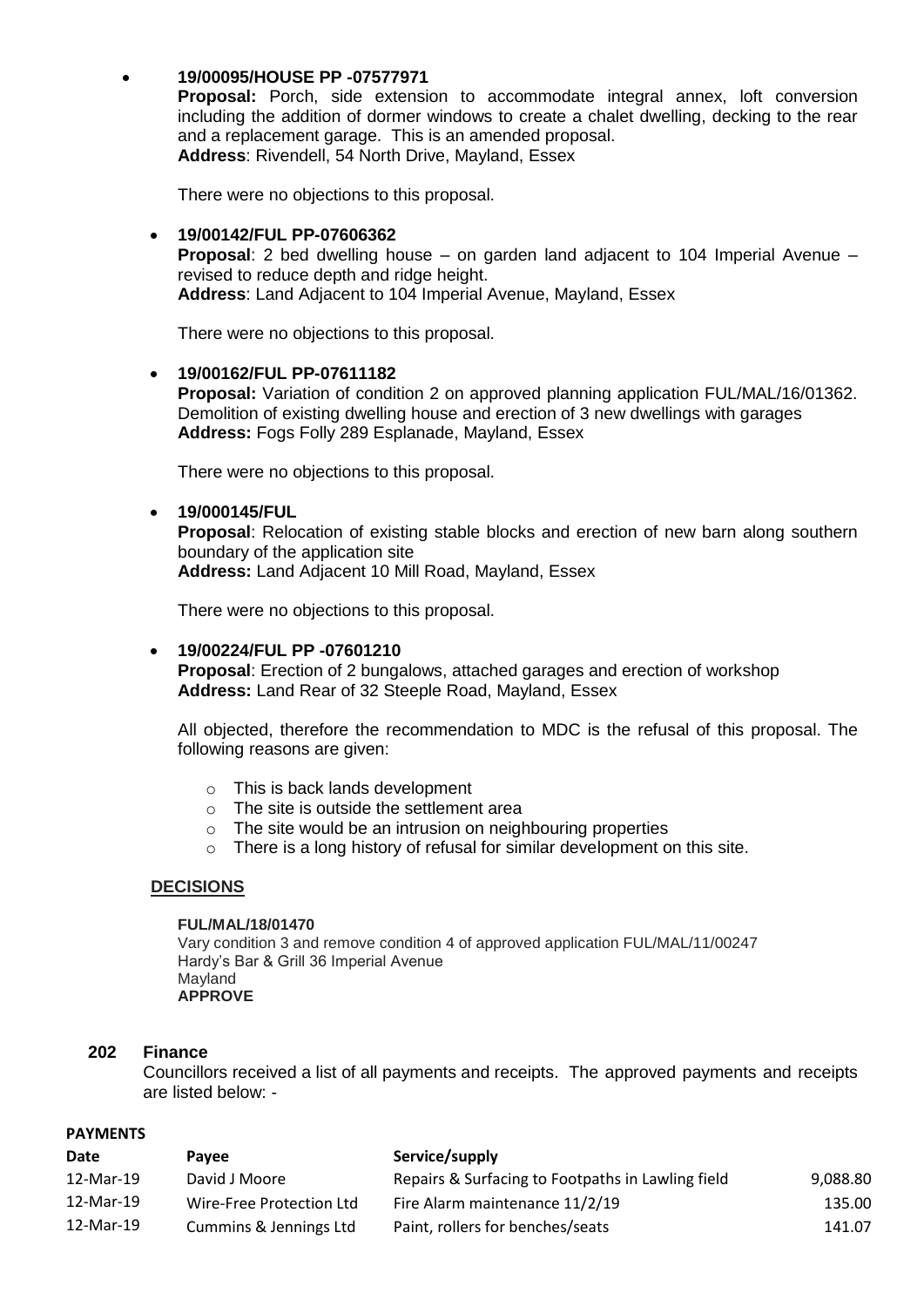| 12-Mar-19         | J A Green Plumbing             | Call out to drain water cylinder following leak                              | 180.00         |
|-------------------|--------------------------------|------------------------------------------------------------------------------|----------------|
| 12-Mar-19         | Voipfone                       | Auto top up                                                                  | 10.00          |
| 12-Mar-19         | Amazon                         | 4 x Toshiba USB Flash Drive 16GB                                             | 15.96          |
| 12-Mar-19         | Shenzhen Guzi Trading co       | 2 x 50mm Reflective Tape for Gates                                           | 5.99           |
| 12-Mar-19         | Shenzhen Guzi Trading co       | 2 x 50mm Reflective Tape for Gates                                           | 5.99           |
| 12-Mar-19         | L Whitefield (£98.35)          | Mileage & Parking for CiLCA training (12/02/19)<br>Petty Cash top up to £150 | 29.50<br>68.85 |
| 12-Mar-19         | A & J Lighting Solutions       | <b>Repairs to Streetlamps</b>                                                | 604.62         |
| 12-Mar-19         | Voipfone                       | Office phone 01/03/19                                                        | 2.40           |
| 12-Mar-19         | <b>NEST pension</b>            | <b>Contributions March</b>                                                   | 90.31          |
| 25-Mar-19         | <b>MPC Staff</b>               | <b>Staff Wages</b>                                                           | 2,528.87       |
| 12-Mar-19         | <b>HMRC</b>                    | Tax & NI                                                                     | 1,407.85       |
| 12-Mar-19         | Gordon English                 | Deposit Refund 9/3/19                                                        | 50.00          |
| 12-Mar-19         | Judith Hood                    | Deposit Refund 4/3/19                                                        | 50.00          |
| 12-Mar-19         | MSJ Garwood                    | Overmarking football pitches                                                 | 129.00         |
| 12-Mar-19         | Mallorn Ltd                    | Hosting renewal for website                                                  | 135.00         |
| 12-Mar-19         | A.G.Engineering                | Tennis Ct Gate & Bakersfield gate repairs                                    | 866.60         |
| 12-Mar-19         | <b>Maldon District Council</b> | Community Protection Team (February)                                         | 229.46         |
| 12-Mar-19         | Royal Mail                     | Fee for shortage of postage                                                  | 1.50           |
|                   |                                |                                                                              | 15,776.77      |
| <b>RECEIPTS</b>   |                                |                                                                              |                |
| 06-Feb-19         | Mayland Football club          | Football Fees (February)                                                     | 180.00         |
| 18-Feb-19         | Yvonne Lane 6/4/19             | Hall Hire (Dep already paid)                                                 | 30.00          |
| 20-Feb-19         | G. English                     | Hall Hire & Deposit 9/3/19                                                   | 122.00         |
| 20-Feb-19         | Mayland Youth Club             | Hall Hire Jan-April 2019                                                     | 130.00         |
| 20-Feb-19         | Andy Kemp                      | Repayment for purchase                                                       | 18.00          |
|                   | <b>Casual Hirer</b>            | <b>Tennis Court Hire</b>                                                     | 3.00           |
| 26-Feb-19         | E. Havis                       | Zumba Hall Hire February                                                     | 144.00         |
| 27-Feb-19         | <b>County Broadband Ltd</b>    | Hall hire & Deposit 19/3/19                                                  | 92.00          |
| 01-Mar-19         | S. Elves                       | Inside Out Hall hire                                                         | 180.00         |
| 06-Mar-19         | D. Down                        | Hall hire 12/2, 15/2                                                         | 24.00          |
| 06-Mar-19         | Sarah Walsh                    | Hall Hire Pilates Hire 27/2-3/4/19                                           | 72.00          |
| 06-Mar-19         | D. Down                        | Hall Hire 26/2, 1/3                                                          | 24.00          |
| 06-Mar-19         | Virgin Care Services Ltd       | Hall Hire Stay & Play Oct-Dec 2018                                           | 144.00         |
|                   |                                |                                                                              | 1,163.00       |
| <b>PETTY CASH</b> |                                |                                                                              |                |
| 08-Feb-19         | Lidl                           | <b>Black Sacks</b>                                                           | 1.59           |
| 08-Mar-19         | Makro                          | Toilet rolls, hand towels, soap, toilet cleaner                              | 52.26          |
| 11-Mar-19         | All Seasons                    | Convector heater for office                                                  | 15.00          |
|                   |                                |                                                                              | 68.85          |

- All voted in favour of accepting these accounts. Cllr Spires and Cllr Smith signed the list of payments.
- Cllr Pettitt verified and signed the bank statements.
- The Mixed Payment plan is now charging interest due to the turnover increasing so it was recommended to change to The E Payments plan which is designed for making electronic payments and receipts. Clerk to action.

# **203 Clerk's Report**

Each Councillor has received an update on matters from the previous meeting.

• Chairman Oatham proposed that 1 x 10 foot container be purchased to fill the void by existing containers. 5 councillors voted for this proposal, 2 did not vote.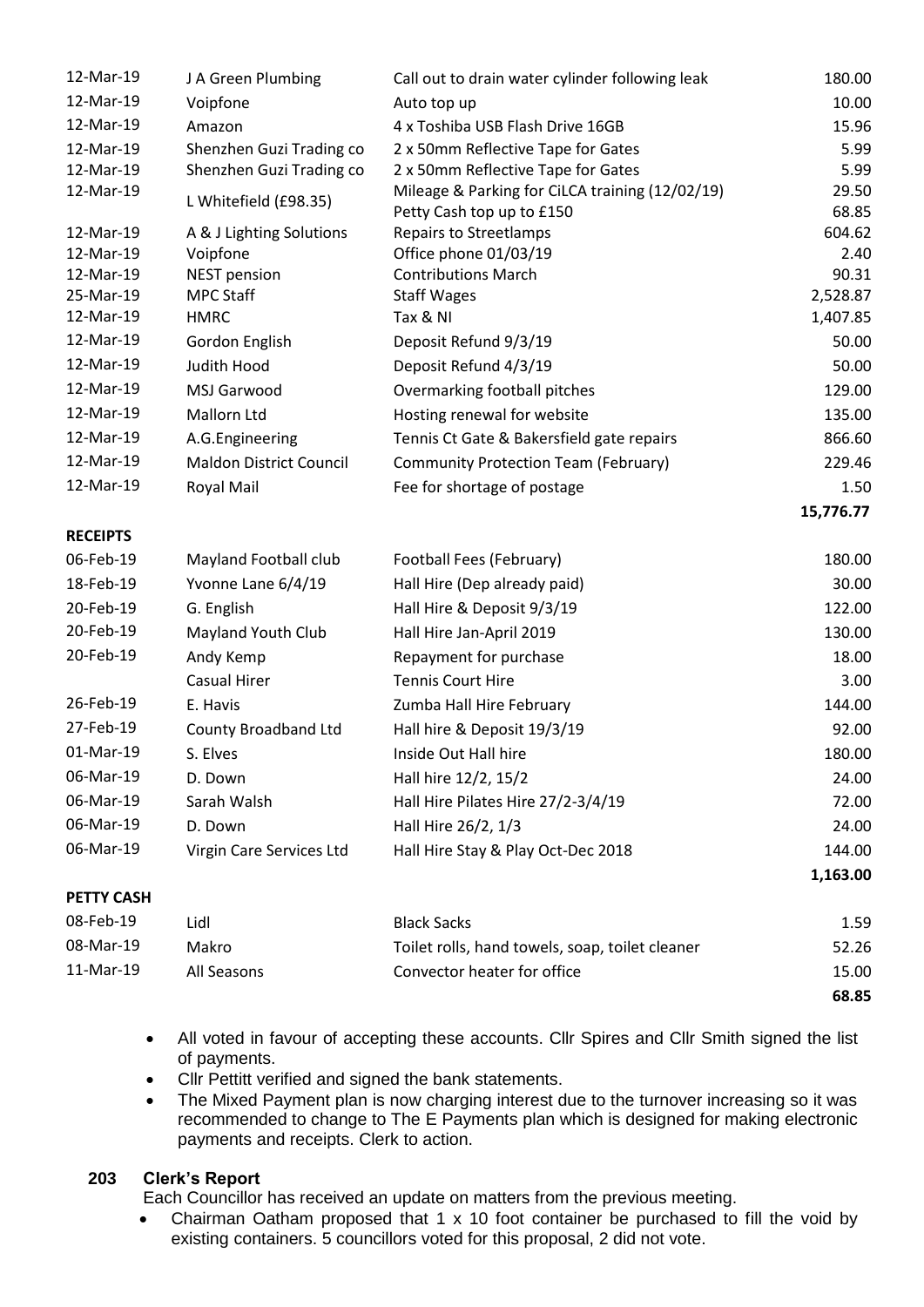Quote received from Mallorn Ltd to provide email addresses for up to 10 parish councillors. It was agreed to wait until after the election in May to make this decision.

# **204 Lawling Park Committee** *including Bakersfield, Lawling Playing Field & Dog Walk Area*

- Portaloo in Park- Discussion whether this facility was needed in the Park. It was resolved that Cllr Spires would research other parks to find out benefits and possibly carry out a survey to see what residents want.
- Outdoor gymnasium Cllr Spires read out additions to his report which he wrote in response to communication from Marina Crofts who is opposing this facility in the village. These additions highlighted the health benefits from Essex County Council and Chelmsford Housing Partnership. This report is on our website.

Cllr Spires is preparing a report once he gets full analysis from gym company and then a vote to go ahead with this project will take place. Grants will be applied for to meet the additional funding.

Cllr Pettitt proposed that one project be finished before another is started. Cllr Spires stated that all parish councillors need to share the load of managing projects and researching quotes as otherwise there are delays in getting projects finished.

## *Cllrs Pettitt and Theckston left the meeting at 9.02pm*

## **205 Neighbourhood Plan Committee**

Newsletter went in the Mayland Mayl.

SHLAA and RAG reports nearly completed and then another meeting will be arranged with Leonie Alpin from Maldon District Council.

## **206 Highways**

A broken manhole cover along Steeple Road needs to be reported. Clerk to action.

## **207 Footpaths**

- Update from Extraordinary meeting about footpath in Seaview Parade A meeting took place on Tuesday  $5<sup>th</sup>$  March to discuss this footpath following discussions with the proposed new landowner. Nothing can be decided about this path until confirmation is received about this purchase. Until the objection is withdrawn by current landowners, no further discussions can take place.
- Footpath behind Hardy's Bar in Imperial Avenue has been fenced off blocking access for residents in West Avenue and the fire access behind St Barnabus church. Clerk has reported this incident to the enforcement team at Maldon District Council.

## **208 Parks & Open Spaces**

Cllr Oatham suggested a salt water pool similar to one in Tollesbury be considered.

#### **209 Staff Matters**

- o Salary Increases:
	- Chairman Oatham proposed that the Clerk's salary is incremented to New SCP 20 from 1<sup>st</sup> April 2019. Once the CiLCA course is completed this will increase to New SCP 22.
	- Chairman Oatham proposed that the Groundsman's salary is incremented to New SCP 5 from 1<sup>st</sup> April 2019.
	- Chairman Oatham proposed that the Caretaker's salary is incremented to New SCP 2 from 1<sup>st</sup> April 2019.
		- Cllr Duncan seconded these proposals. All in favour. Clerk to action.
- o Staff Wages have all increased in line with the recent NALC pay scales.

## **210 Village Environment**

 A letter was read out from Sue Shepherd with advice about the Henry Samuel Hall. Cllr Edwards to speak with Miriam Holden, the only trustee from the hall, to ask her to apply for a grant from the council to carry out the structural survey.